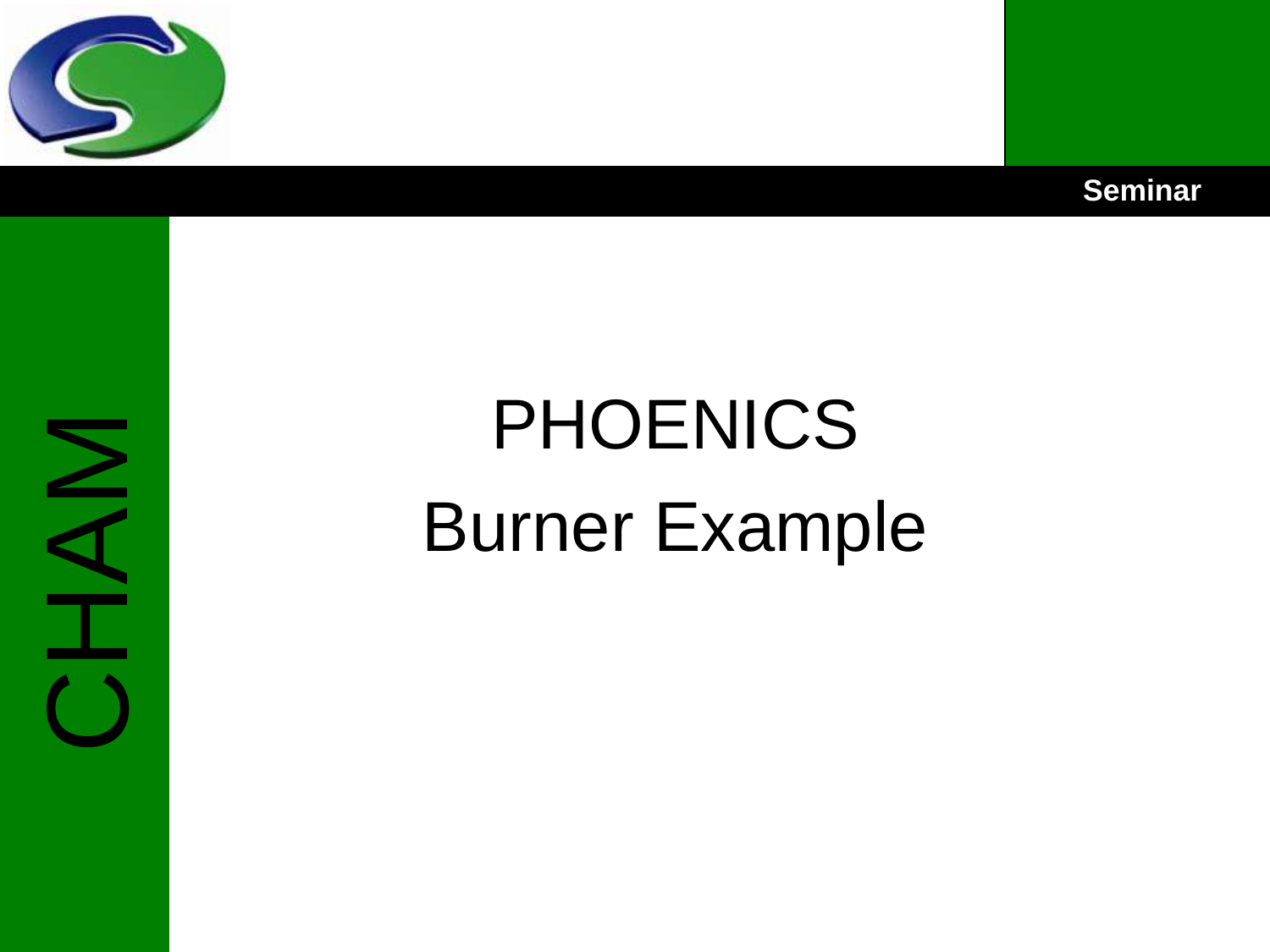

# **Burner**

### **Seminar**



- CHAM was asked to make flow calculations for a particular design of furnace burner.
- This burner had proved troublesome in operation, and had already been the subject of development work aimed at improving its performance.
- The geometry was presented to CHAM as an engineering drawing.
- This was turned into an AUTOCAD solid model, and then exported as an STL file.

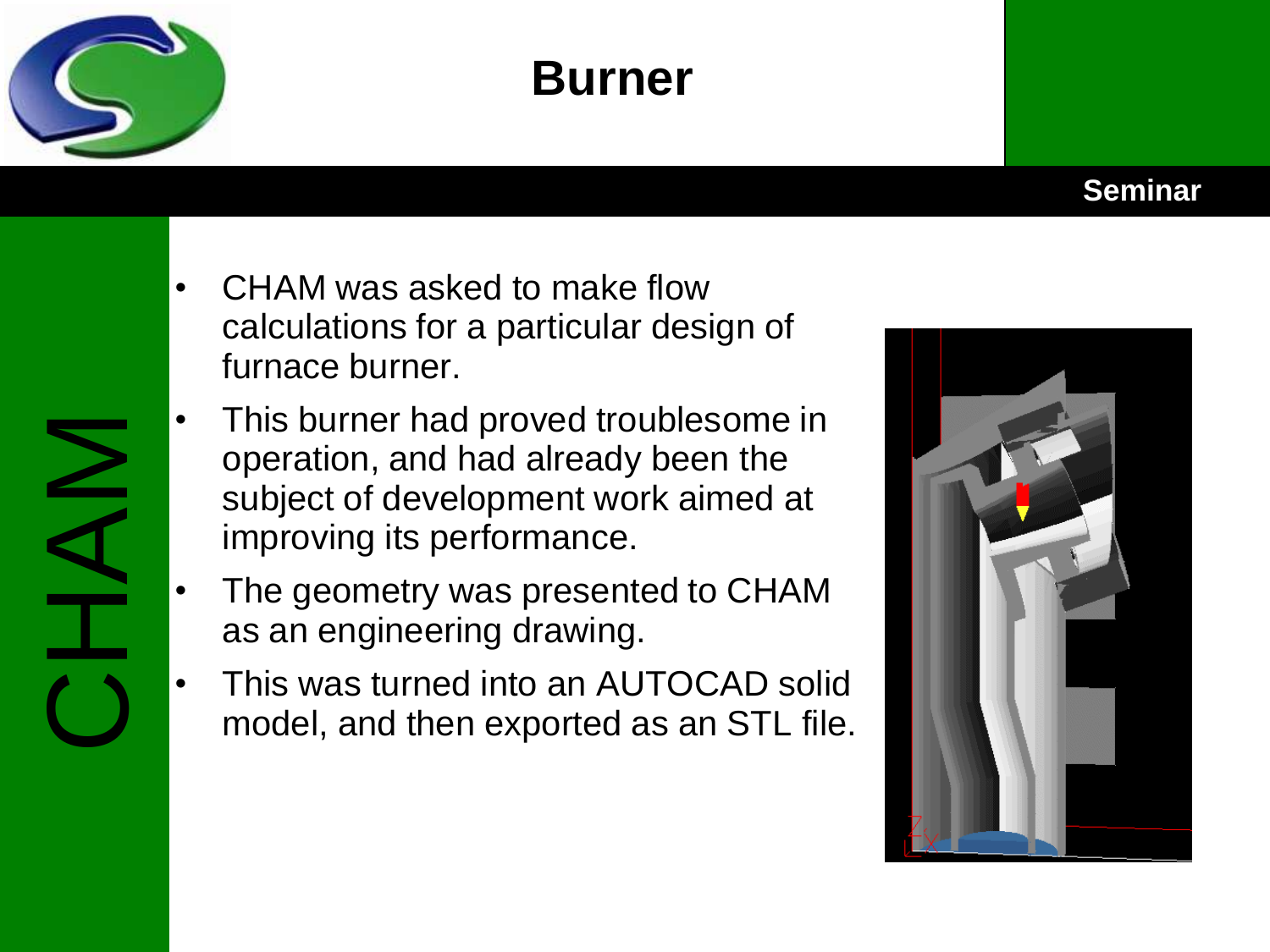

### **Burner - Geometry**

### **Seminar**

- The burner has a concentric inlet pipe, with fuel fed through the inner pipe, and oxygen in the outer annulus.
- The fuel passes through a nozzle, and the oxygen through a series of holes before finally mixing and combusting.

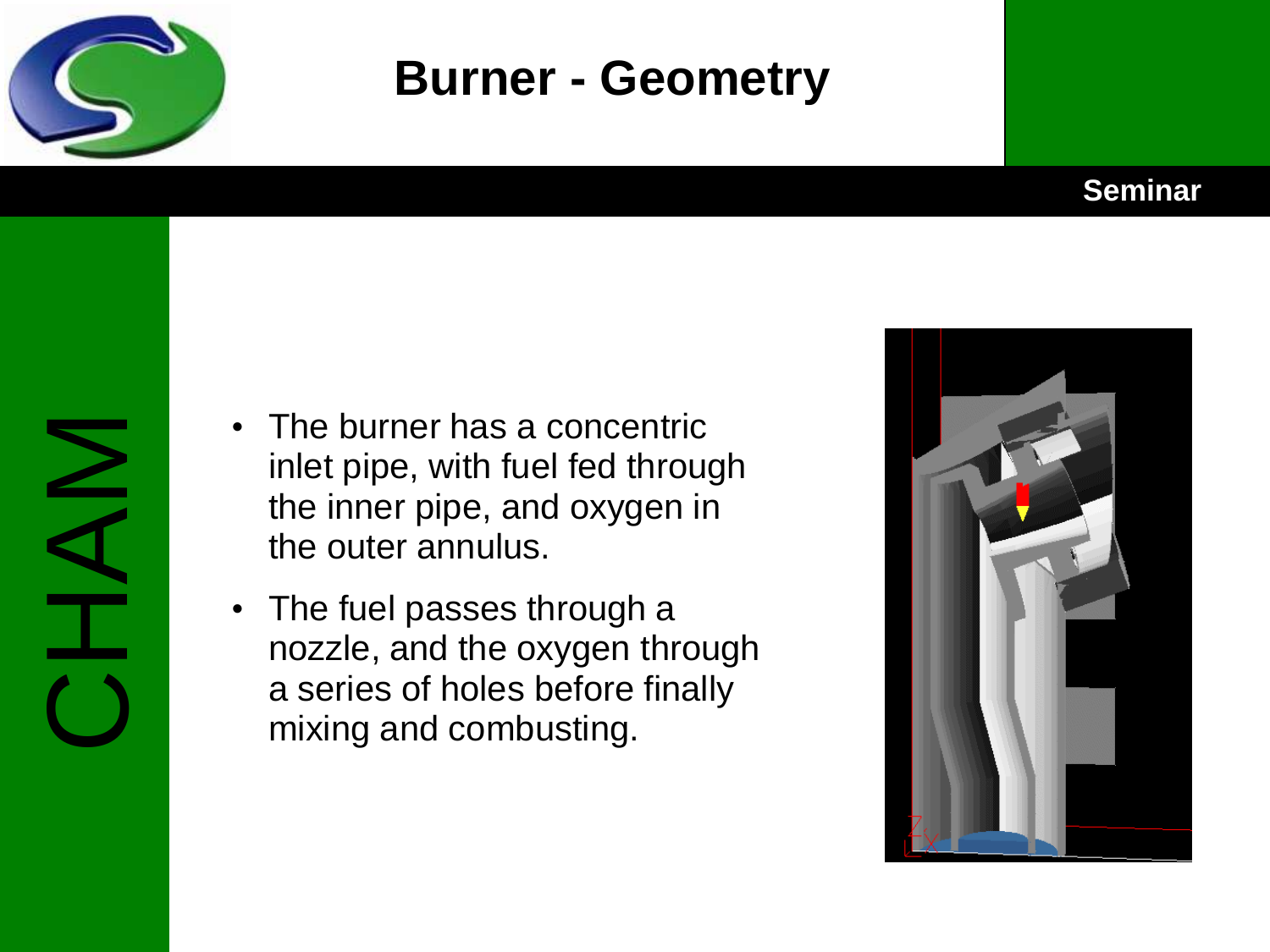

### **Burner - Geometry**

**Seminar**

• In order to resolve the details of the geometry, a relatively fine grid of 80 \* 43 \* 94 cells was used.





• As can be seen, grid has been concentrated in the region of the nozzle and holes, and also where the inner pipe crosses the mesh at an angle.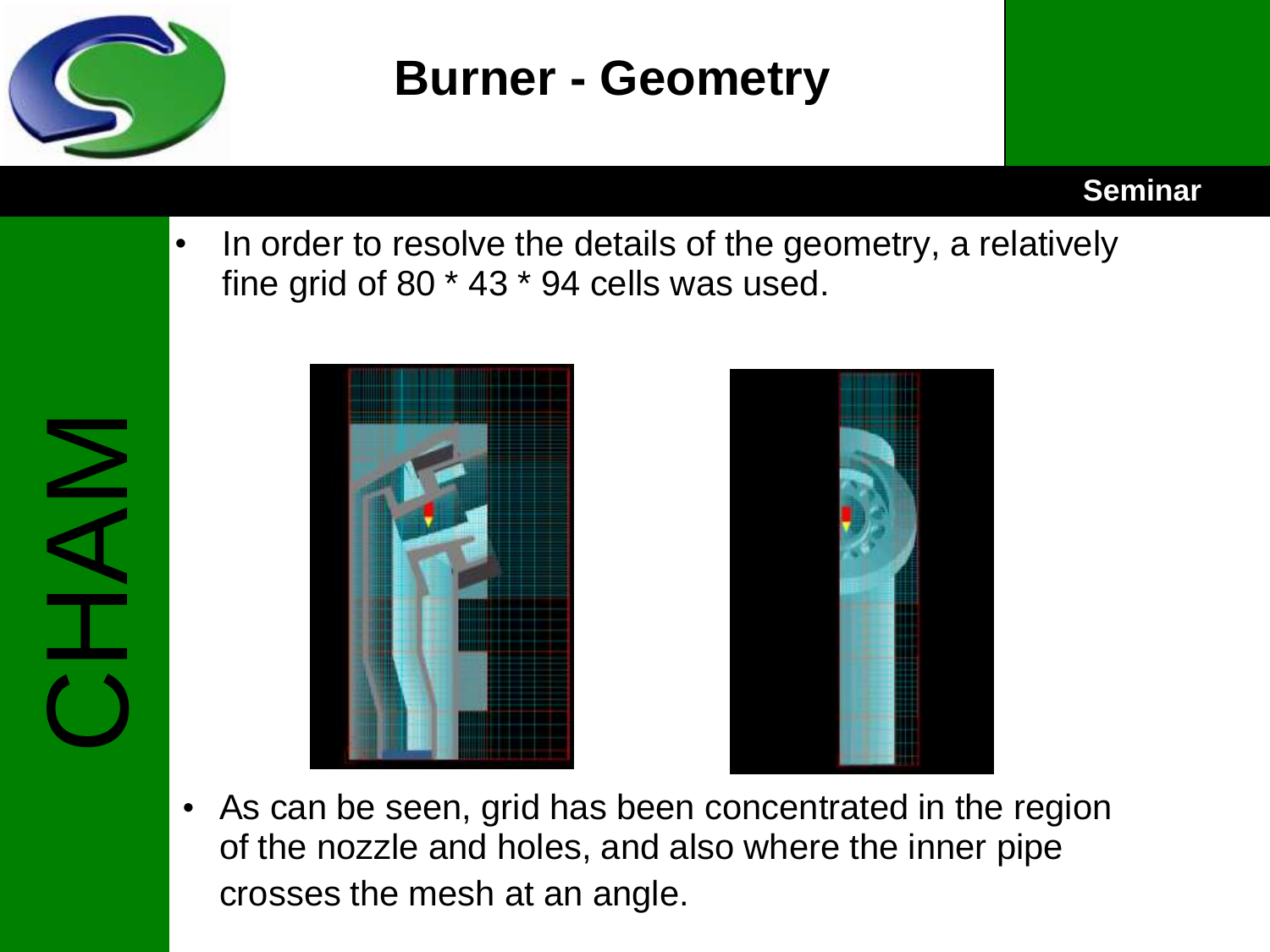

# **Burner - Modelling**



- The density was calculated from the Ideal Gas Law, with a mixture-dependent molecular weight to represent the effect of fuel and oxygen mixing.
- Later, calculations were also made using the Simple Chemical Reaction Scheme (SCRS) combustion model, with the reaction rate controlled by Eddy-Breakup
- The standard k-e model was used in all calculations.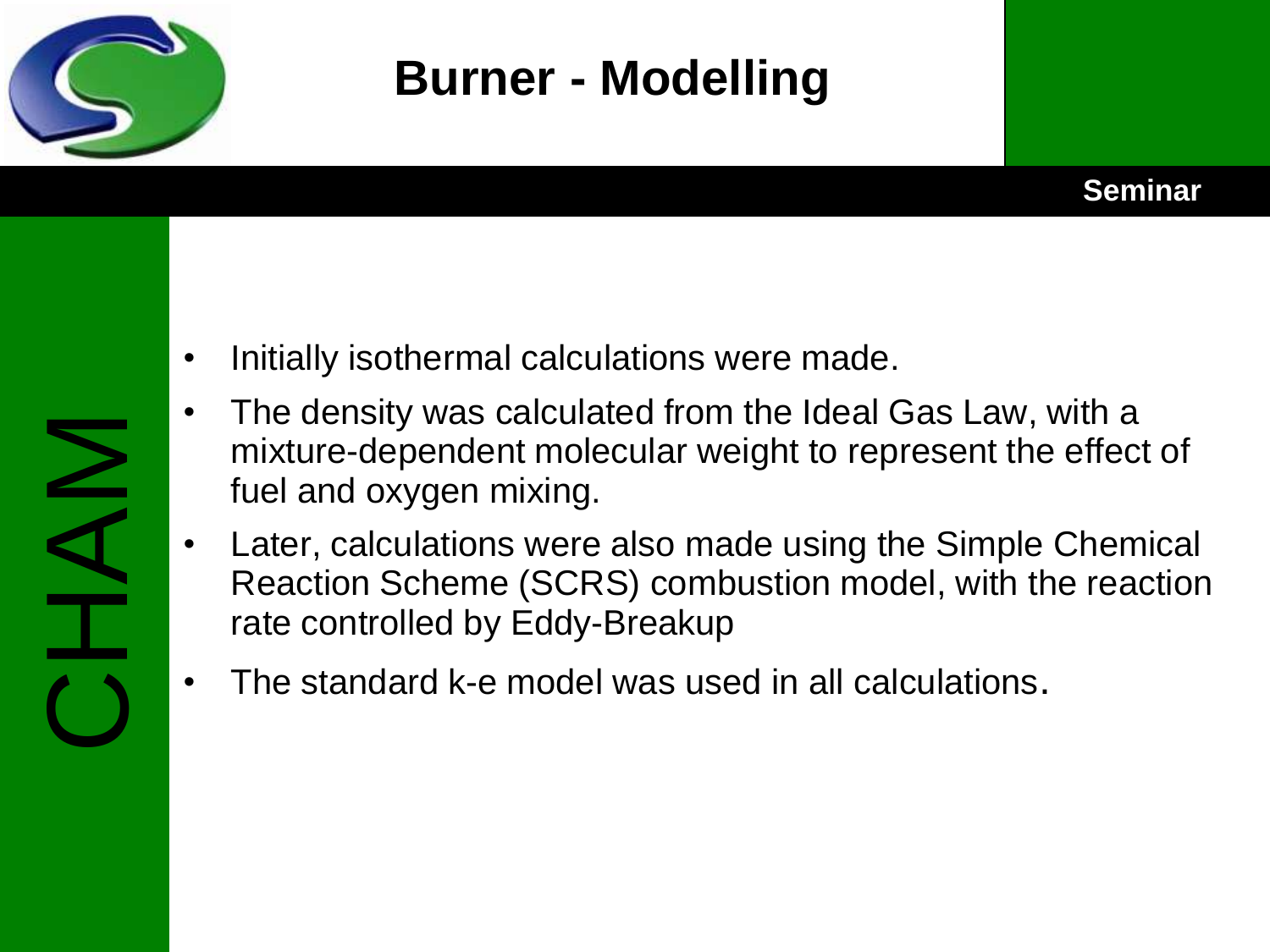

CHAM

# **Burner – Flow field**

### **Seminar**

- The flow field shows a strong recirculation zone in the lower part of the fuel nozzle.
- This feature was observed in both isothermal and combusting cases



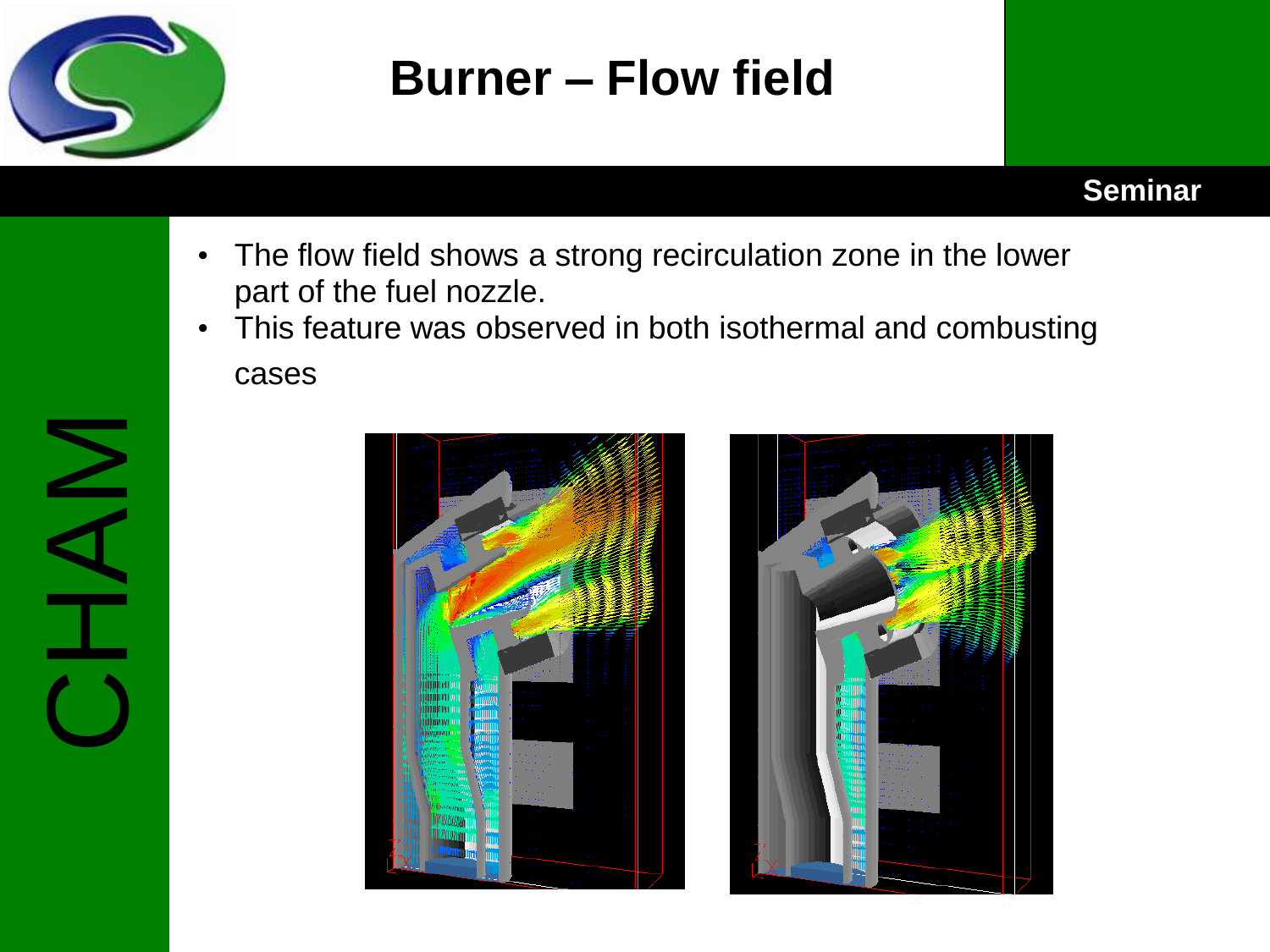

## **Burner - Results**

### **Seminar**

- This slide shows the fuel concentration on the centre-plane.
- The fuel is depleted along the lower inner nozzle surface

CHAM

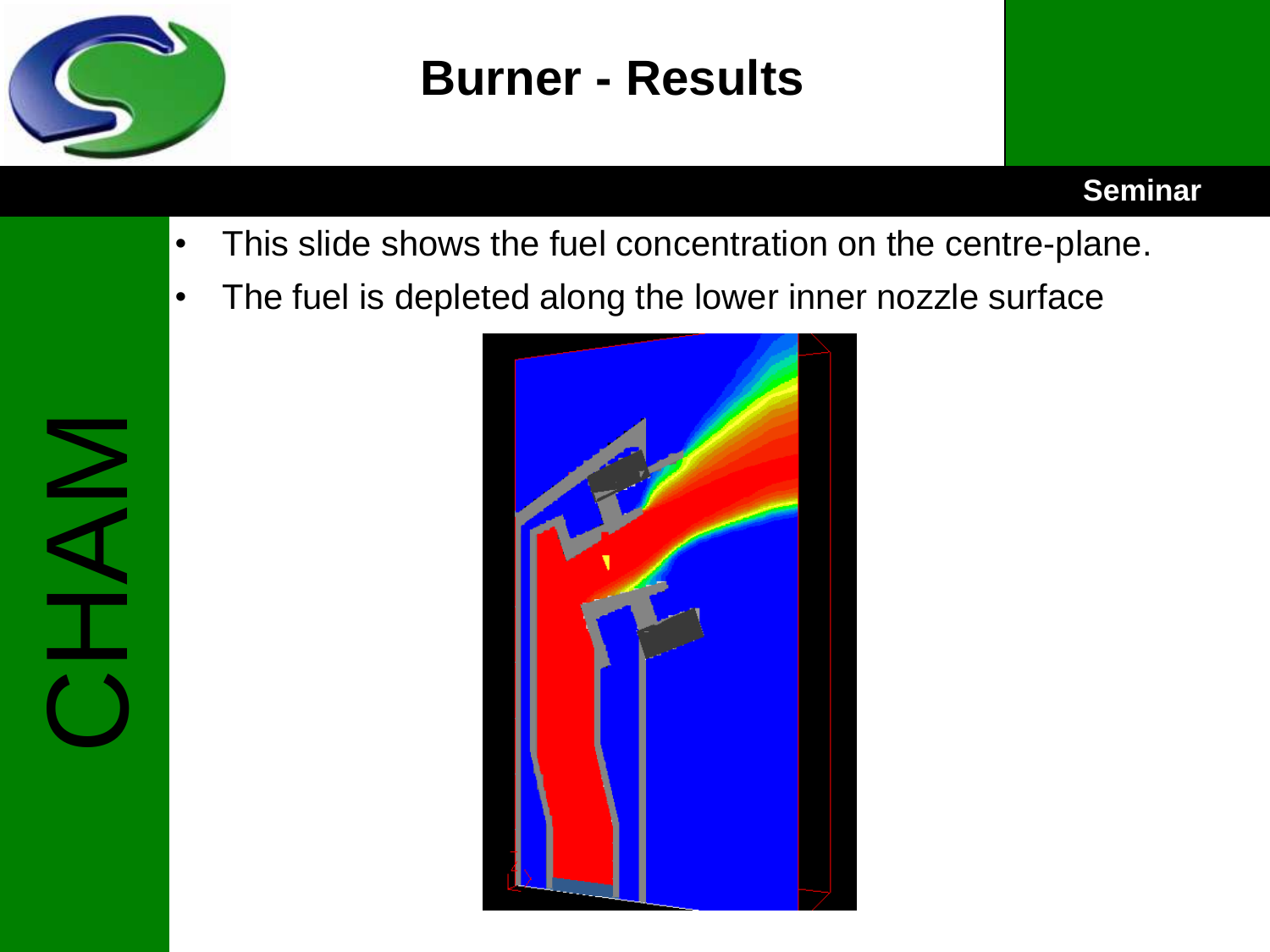

### **Burner - Results**

### **Seminar**

• This slide shows the temperature at the same location - very high temperatures can be seen inside the nozzle.

CHAM